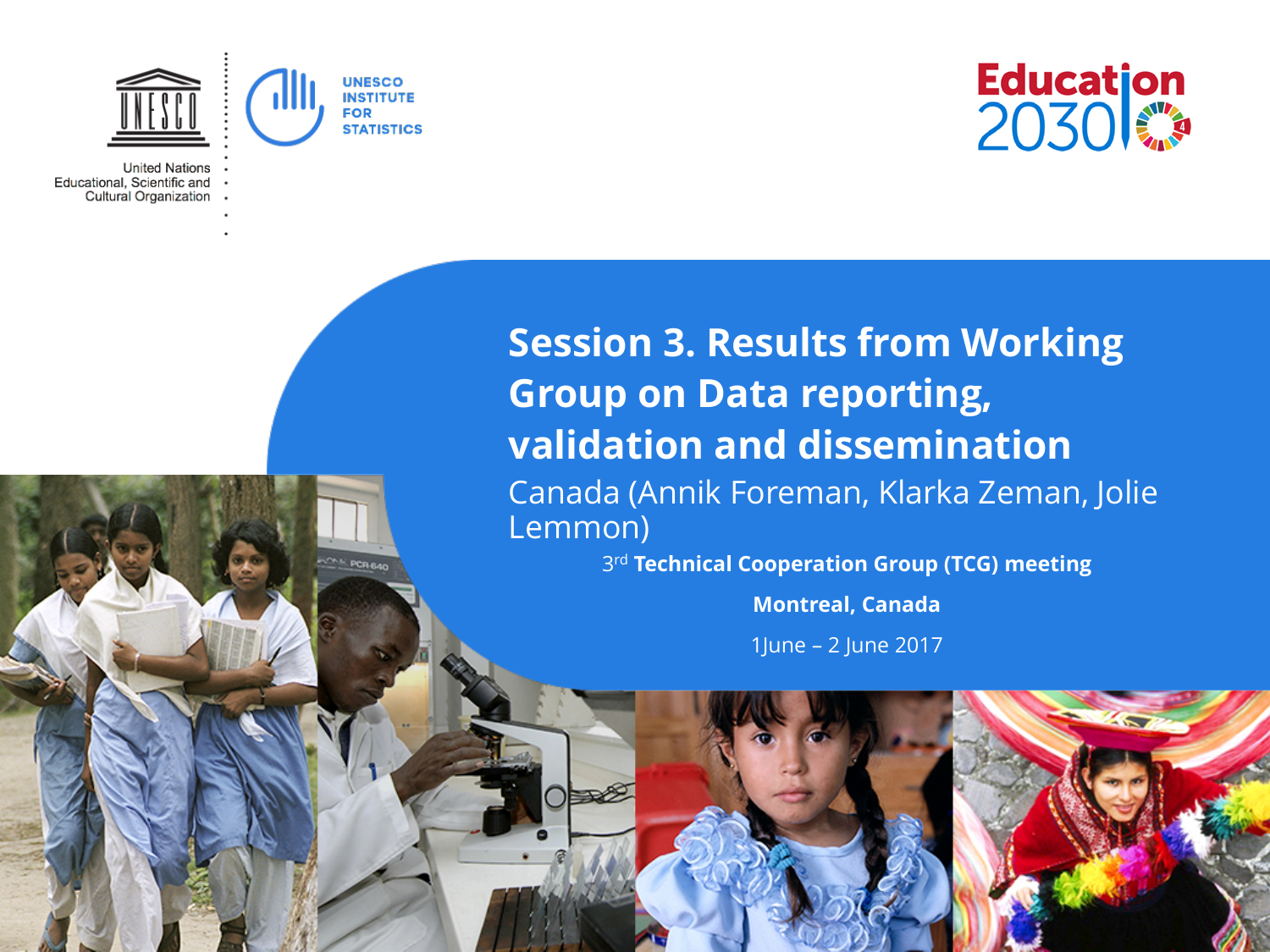s. Results from TCG Working Group on Data reporting, Van Data reporting, validation and dissemination

**Introduction to Working Group 3: Data reporting, validation and dissemination**

Education<br>2030

ion 3. Results from Working Group on «indicate

**Chair:** Canada: (Annik Foreman, Klarka Zeman, Jolie Lemmon)

**Rapporteur:** Philipa Livingston, Jamaica

**Members:** Khaled Nasr El Din, Egypt; Robert Rakocevic, France; Carthbert Mulyalya, Uganda; Rasheda Choudhury, Collective Consultation on NGOs Coordination Group; Corinne Heckmann, OECD; Juan Cruz Perusia, UIS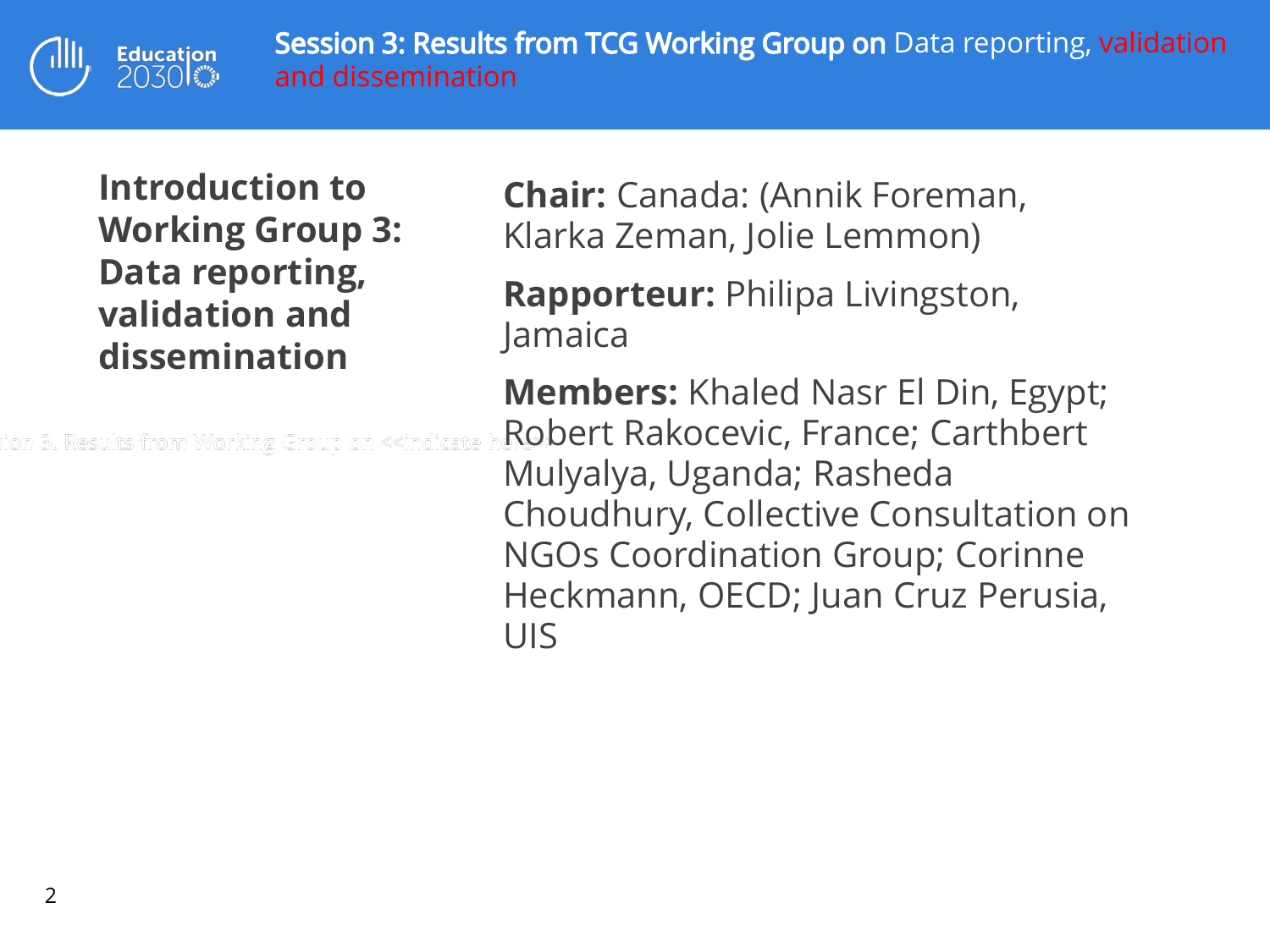**Scope:** This group focuses on data reporting, validation and dissemination at the level of **globally comparable** indicators for SDG-4 – these are what are known as the 'global' and 'thematic' indicators.

## The following principles guide our work:

- **Transparency**
- **Efficiency**
- **Quality**

• Compliance with Principles Governing International Statistical Activities of the UN Coordination Committee of Statistical Activities and other important standards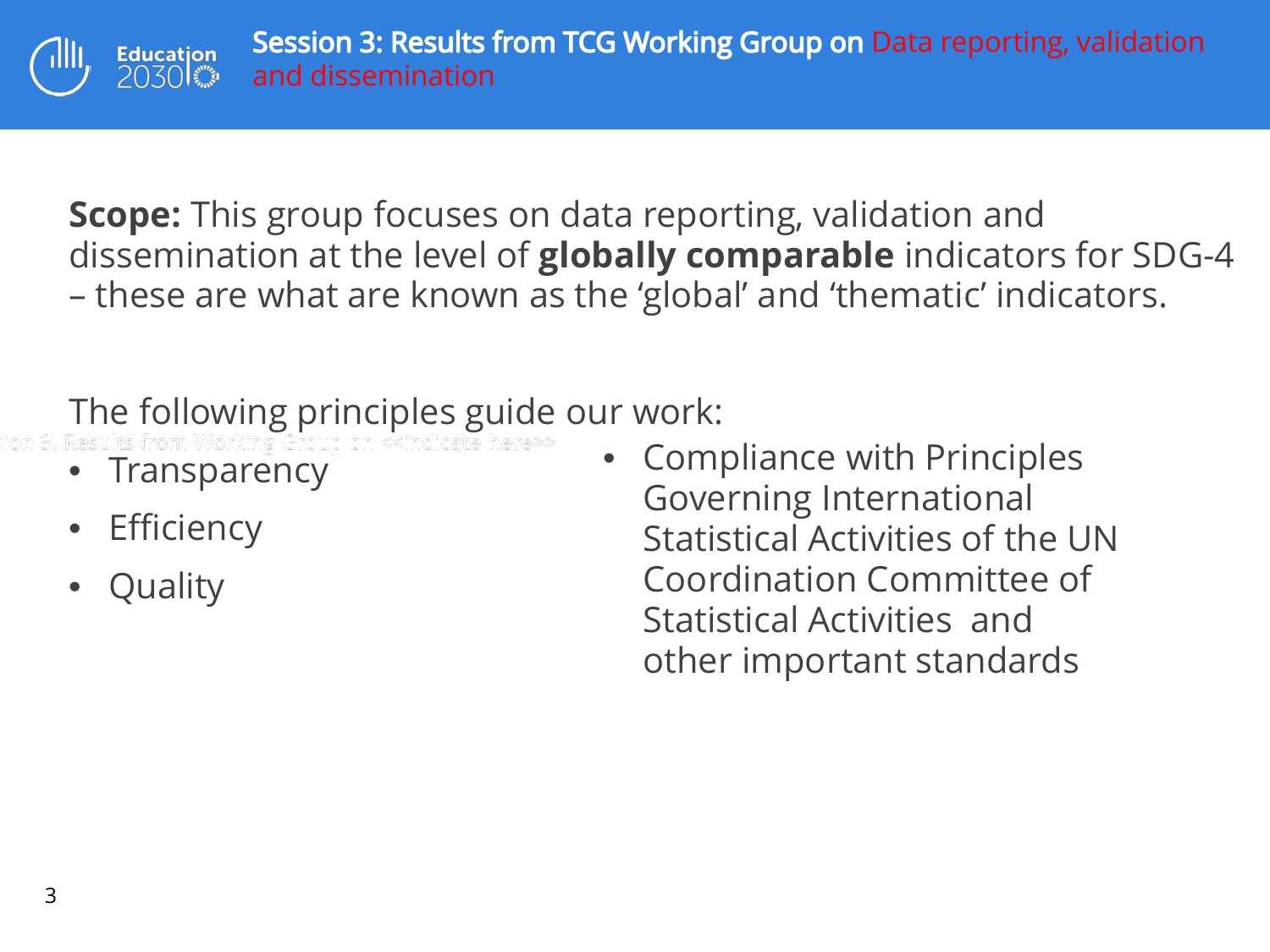

**Progress to date and outcomes of virtual meetings and yesterday's working group meeting**

- Refinement of ToR including agreement on guiding principles, objectives and outputs
- List of outputs complete with responsibility and time frame
- Recommendation to UIS regarding data reporting, validation and dissemination
- List of future work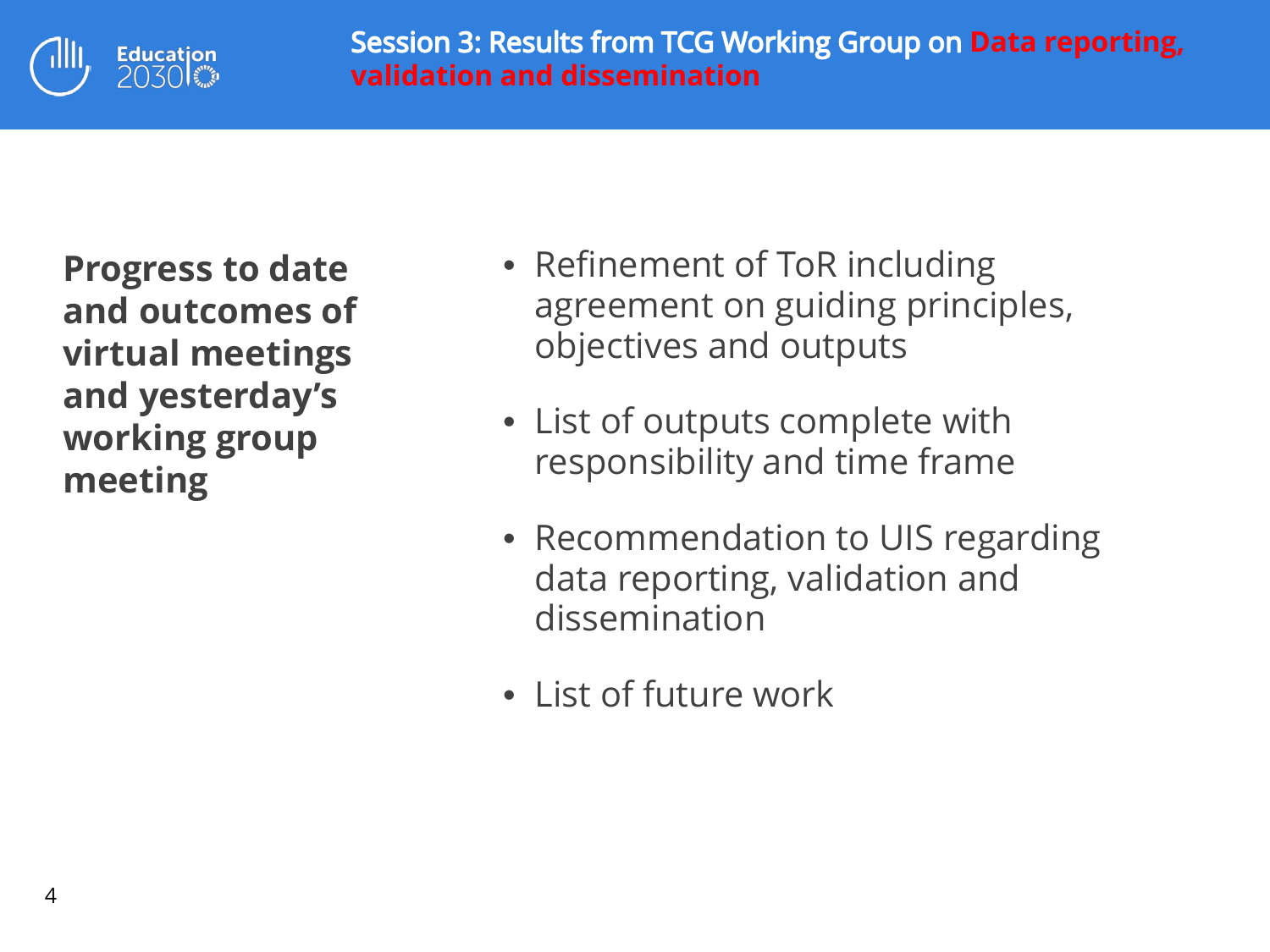

- **Objectives**  Increase the transparency of the flow of information from data collection to indicator publication
	- Ensure that the data reporting process includes adequate metadata and clear communication of timelines and deliverables to ensure effective validation
	- Ensure that there is a well-defined validation process of indicators whereby countries may choose to opt out of a chosen thematic indicator because it is not relevant in that context
	- Ensure clear communication between the international agencies that publish SDG-4 indicators and the national entities that supply the data
	- Ensure coordination between the international and national statistical systems by providing common shared guidelines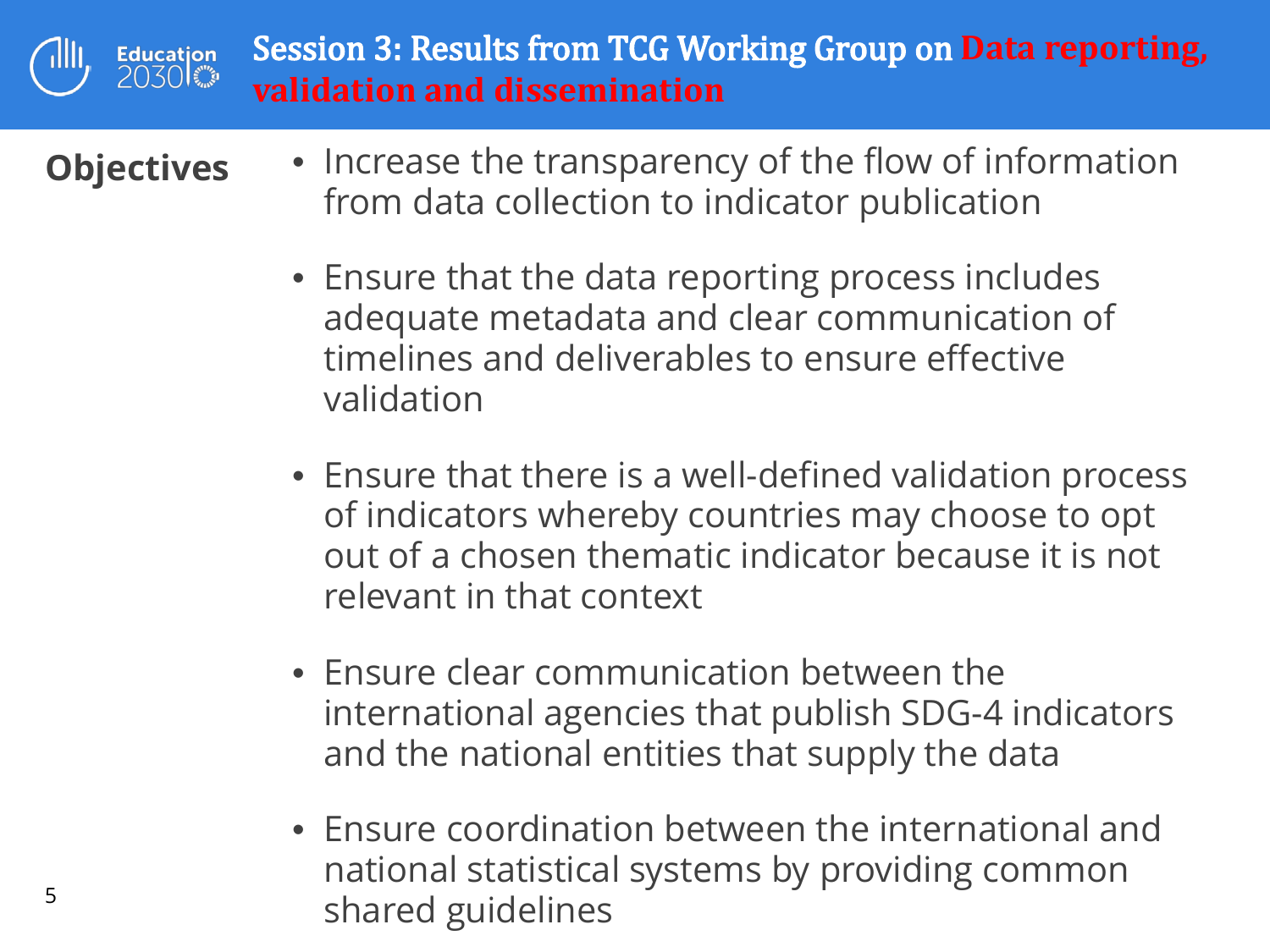

| <b>Outputs</b>                     | <b>Responsible</b> | <b>Time frame</b>  |
|------------------------------------|--------------------|--------------------|
| Data flow document                 | Juan Cruz and      | <b>Fall 2017</b>   |
|                                    | Corinne            |                    |
| Calendar of publications           | Juan Cruz/UIS      | <b>Fall 2017</b>   |
| Terminology document               | WG3                | <b>Fall 2017</b>   |
| Defined validation process for     | WG3                | Spring 2018        |
| <b>SDG4</b> indicators (including  |                    |                    |
| process for opting out)            |                    |                    |
| Recommendation to the TCG          | WG3                | Spring 2018/beyond |
| for a strategy/approach for        |                    |                    |
| reporting on different levels of   |                    |                    |
| 'missing' data – i.e. data that is |                    |                    |
| truly missing vs. data that is     |                    |                    |
| available at the national level    |                    |                    |
| but not globally comparable        |                    |                    |
|                                    |                    |                    |

 $\sqrt{1}$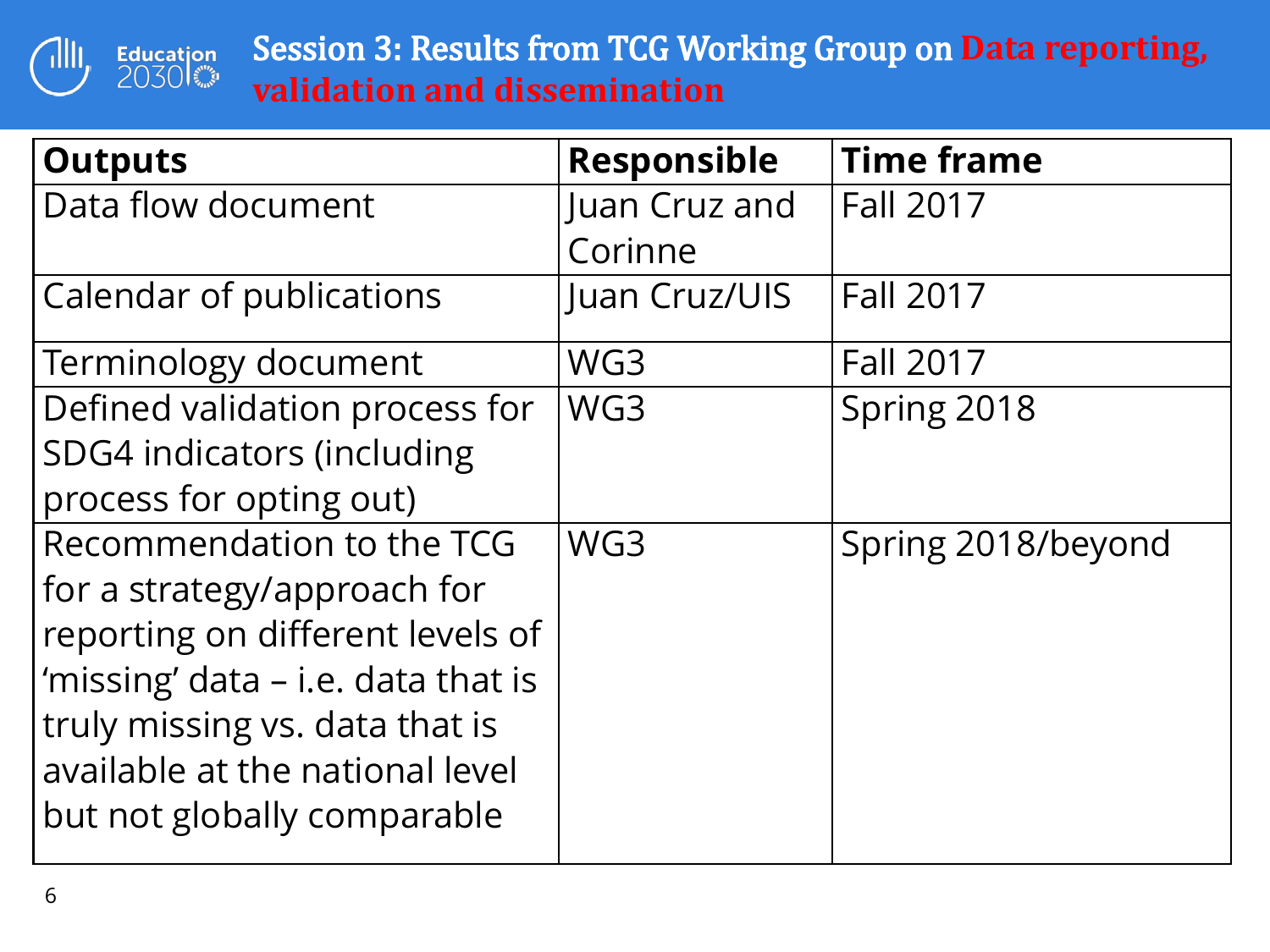

## **Recommendations/ requests for UIS**

In order to create a defined validation process, we will need:

- Populated data flow document (data flow document that will be provided as an output for fall 2017)
- Refined metadata document that includes rationales for the data sources chosen
- Formula files provided for each country as part of the validation process

Note for TCG: Some of these recommendations/requests draw on areas of shared concern among the TCG working groups. Linkages between working groups should be examined so as to promote coordination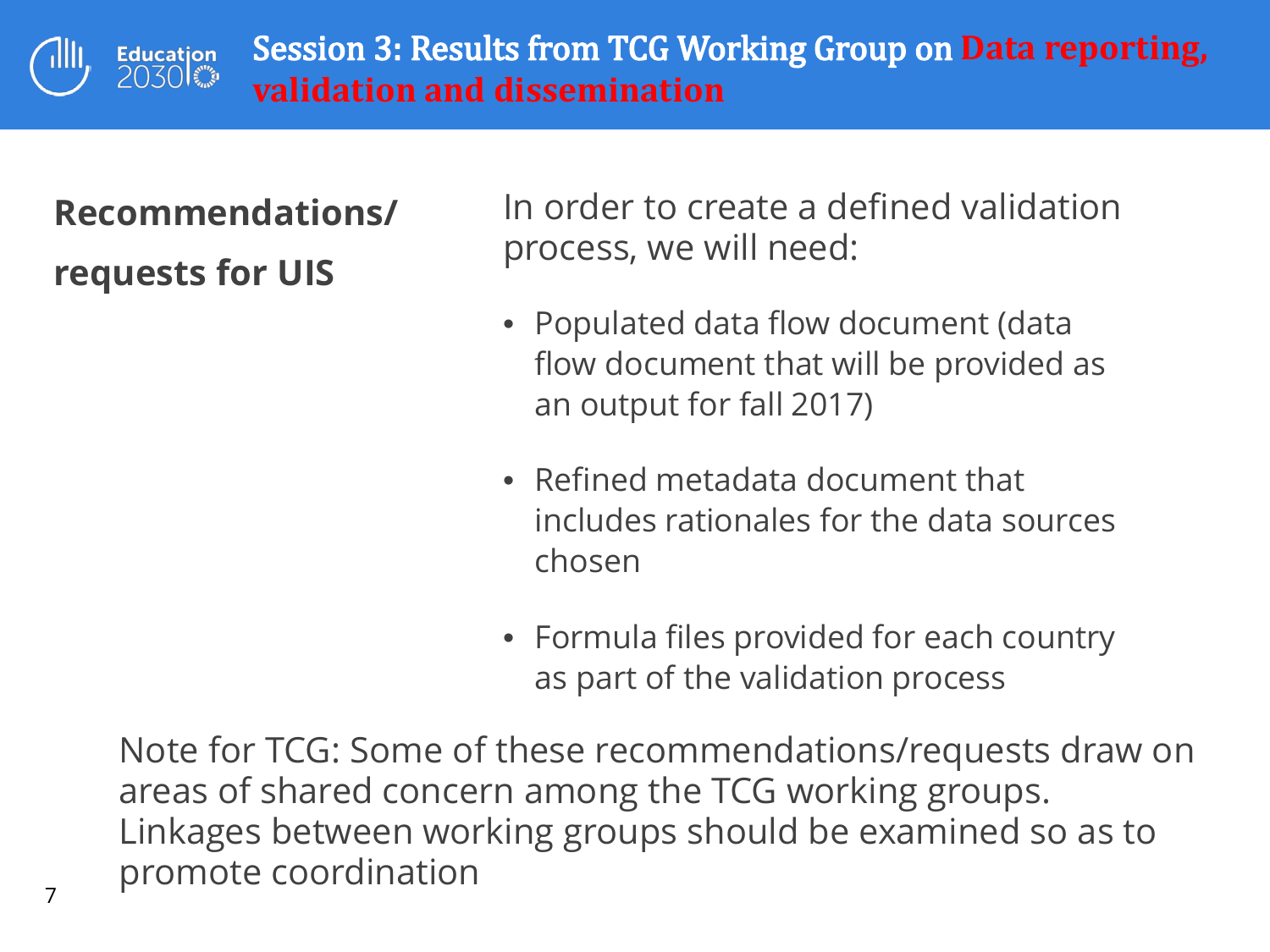Results from TCG Working Group on **Data reporting, validation and**<br>.. **Education** 2030 卷 **dissemination**

- **Future Work Framework document which will** incorporate the outputs listed above.
	- We are waiting on direction from the Steering Committee on strategy for benchmarking and thresholds. This may determine future work in this area.